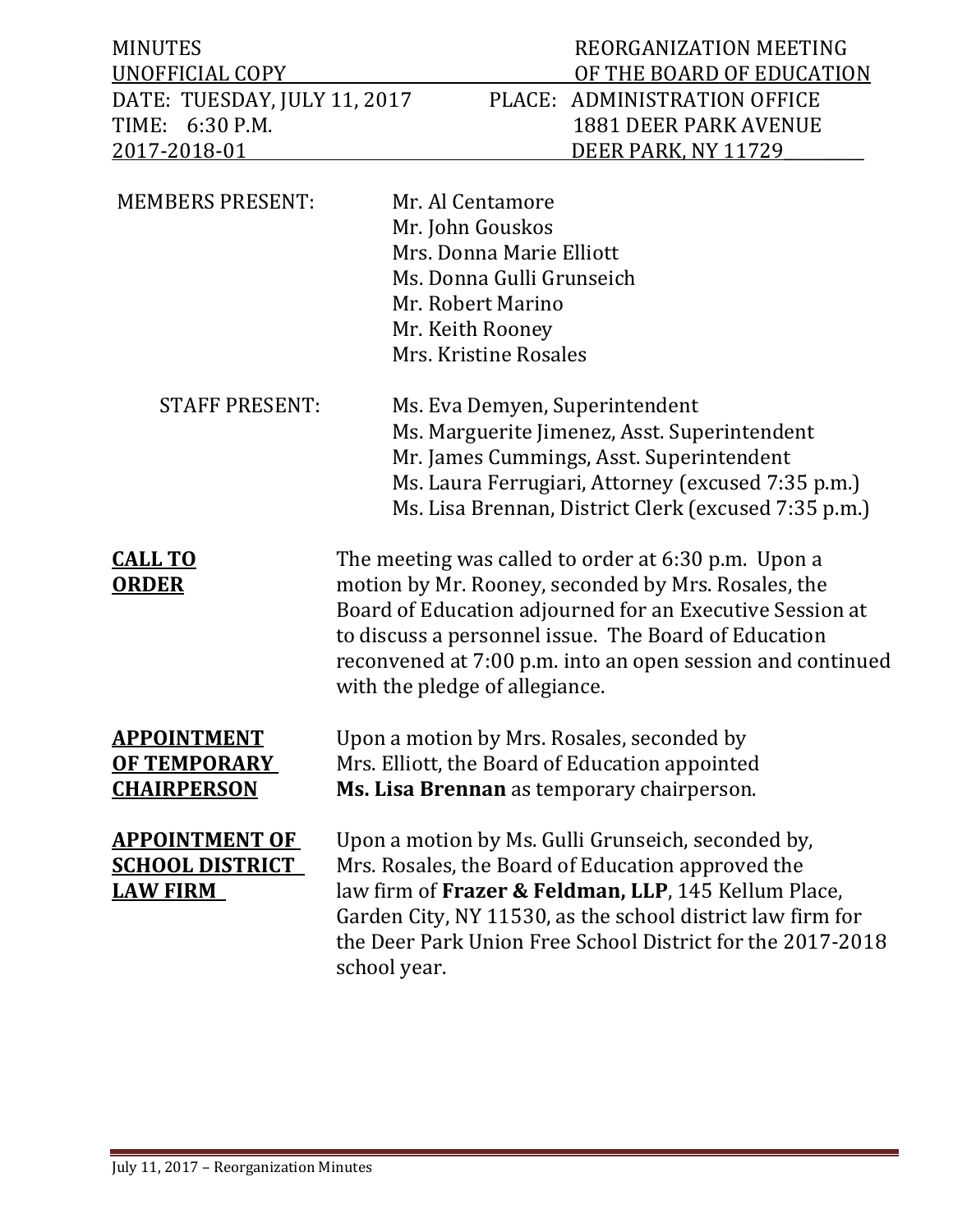| <b>OATH OF OFFICE</b><br><b>FOR TRUSTEES &amp;</b><br><b>SUPERINTEDENT</b> | Ms. Ferrugiari administered the Oath of Office to the<br>elected trustees of the Board of Education, the Superintendent<br>and District Clerk:<br><b>Mr. Al Centamore</b><br>Ms. Eva J. Demyen<br>Ms. Donna Gulli Grunseich Ms. Lisa Brennan |  |
|----------------------------------------------------------------------------|----------------------------------------------------------------------------------------------------------------------------------------------------------------------------------------------------------------------------------------------|--|
| <b>PRESIDENT OF</b><br><b>THE BOARD OF</b><br><b>EDUCATION</b>             | Upon a motion by Mrs. Elliott, seconded by Mrs. Rosales,<br>the Board of Education voted unanimously to elect<br>Mr. John Gouskos, as President of the Board of Education<br>for the 2017-2018 school year.                                  |  |
| <b>VICE PRESIDENT</b><br>OF THE BOARD OF<br><b>EDUCATION</b>               | Upon a motion by Mr. Centamore, seconded by Mr.<br>Marino, the Board of Education voted unanimously to<br>elect Mrs. Donna Marie Elliott, as Vice President of the<br>Board of Education for the 2017-2018 school year.                      |  |
|                                                                            | Ms. Ferrugiari administered the Oath of Office to Mr. John Gouskos. President and                                                                                                                                                            |  |

Ms. Ferrugiari administered the Oath of Office to Mr. John Gouskos, President and Mrs. Donna Marie Elliott, Vice President

### **APPOINTMENTS OF DISTRICT OFFICERS**

| <b>DISTRICT</b><br><b>CLERK</b>          | Upon a motion by Ms. Gulli Grunseich, seconded by<br>Mr. Rooney, the Board of Education voted unanimously to<br>elect Lisa Brennan, as District Clerk for the 2017-2018<br>school year.                   |
|------------------------------------------|-----------------------------------------------------------------------------------------------------------------------------------------------------------------------------------------------------------|
| <b>INTERNAL CLAIMS</b><br><b>AUDITOR</b> | Upon a motion by Ms. Gulli Grunseich, seconded by<br>Mr. Rooney, the Board of Education voted unanimously to<br>elect Emkay Consulting, LLC, as Internal Claims Auditor<br>for the 2017-2018 school year. |
| <b>DISTRICT</b><br><b>TREASURER</b>      | Upon a motion by Ms. Gulli Grunsiech, seconded by Mr.<br>Rooney, the Board of Education voted unanimously to elect<br><b>Renee Pappone, as Treasurer for the 2017-2018 school</b><br>year.                |
| <b>DEPUTY</b><br><b>TREASURER</b>        | Upon a motion by Ms. Gulli Grunseich, seconded by Mr.<br>Rooney, the Board of Education voted unanimously to<br>elect <b>Janet Metzler</b> , as Deputy Treasurer for the<br>2017-2018 school year.        |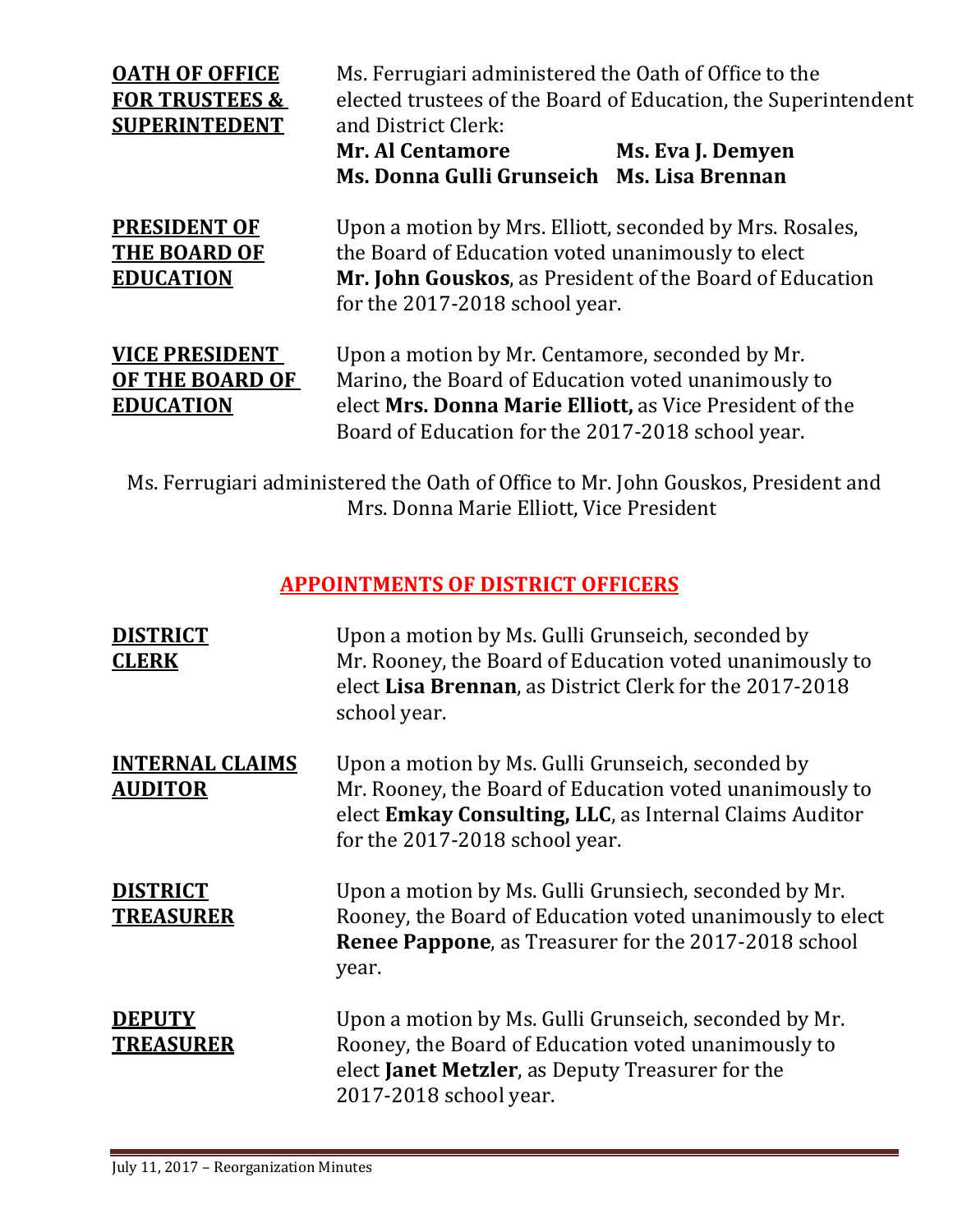**INTERNAL** Upon a motion by Ms. Gulli Grunseich, seconded by Mr.<br>**AUDITOR** Rooney, the Board of Education voted unanimously to e Rooney, the Board of Education voted unanimously to elect **R.S. Abrams & Co. LLP,** as Internal Auditor for the 2017- 2018 school year.

#### **OTHER APPOINTMENTS**

Upon a motion by Mrs. Elliott, seconded by Mr. Rooney, the following appointments were approved by the Board of Education for the Deer Park Union Free School District for the 2017-2018 school year.

| (A) School District Physician -         | Dr. Anthony Donatelli     |
|-----------------------------------------|---------------------------|
| (B) School District Auditor -           | Nawrocki Smith LLP        |
| (C) School District Architect -         | <b>JAG Architects</b>     |
| (D) School District Financial Advisor - | Munistat Service, Inc.    |
| (E) School District Bond Counsel -      | Hawkins, Delafield & Wood |
| (F) Compliance Officer -                | Mr. James Cummings        |
| (G) Superintendent Hearing Officer -    | Mr. James Cummings        |
| (H) Records Access Officer -            | Ms. Lisa Brennan          |
| (I) Records Access Appeals Officer -    | Ms. Eva Demyen            |
| School Representative/Title I funds -   | Dr. Danielle Sheridan     |
| (K) Section 504 Appeals Officer -       | Mr. James Cummings        |
| (L) Title IX Coordinator -              | Mr. James Cummings        |
| (M) Chief Emergency Officer -           | Ms. Eva Demyen            |

#### **DESIGNATIONS**

Upon a motion by Mr. Marino, seconded by Ms. Gulli Grunseich, the following designation appointments were approved by the Board of Education for the Deer Park Union Free School District for the 2017-2018 school year.

| (A) Official Bank Depositories - | (attached in file)                                   |
|----------------------------------|------------------------------------------------------|
| (B) Regular Monthly Meetings -   | 4 <sup>th</sup> Tuesday of each month (unless noted) |
| (C) Official Newspapers -        | Newsday, Beacon, L.I. Business News                  |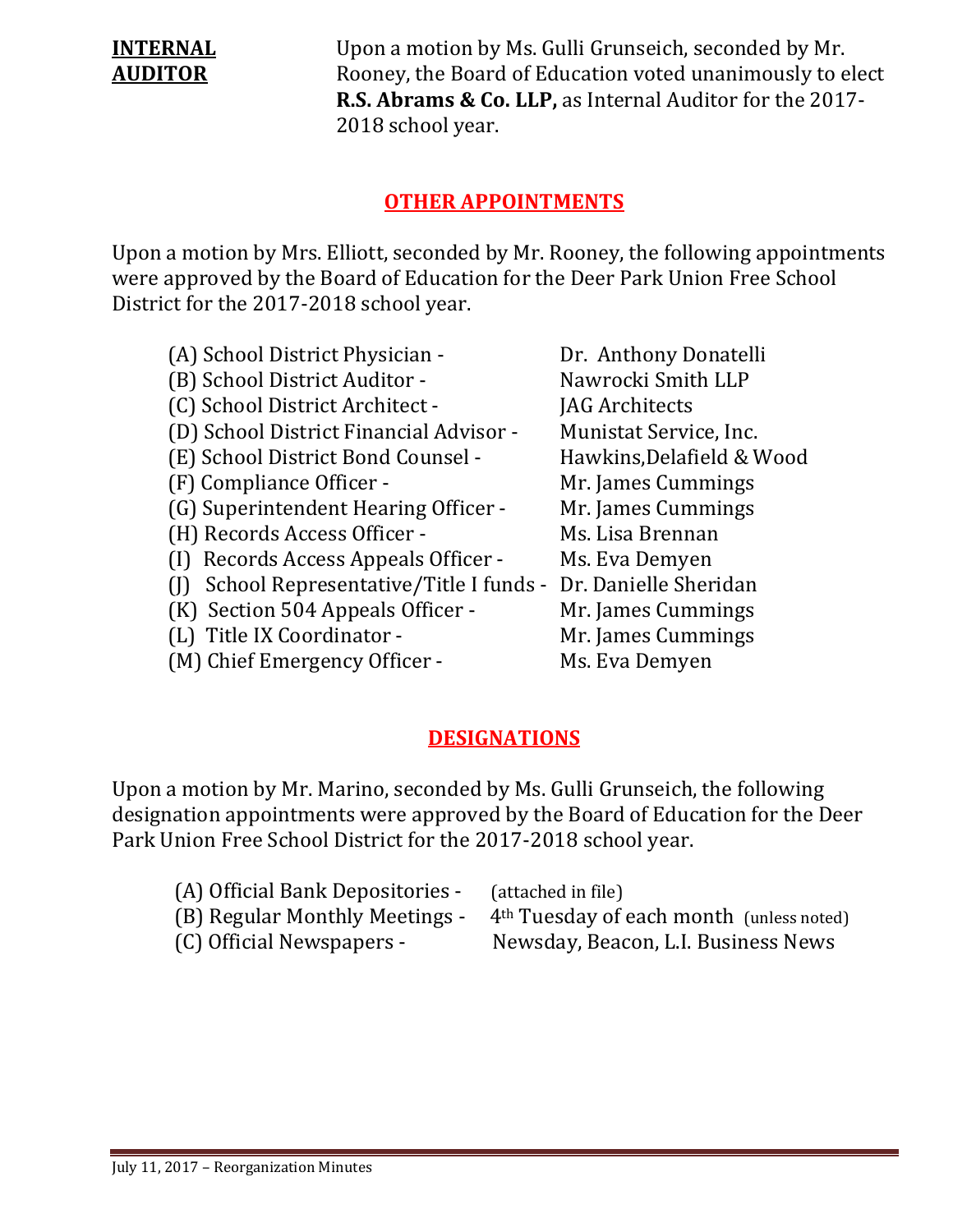#### **AUTHORIZATIONS**

Upon a motion by Mr. Centamore, seconded by Mrs. Rosales, the following appointments for authorizations were approved by the Board of Education for the Deer Park Union Free School District for the 2017-2018 school year.

| (A) Payroll Certification -                       |                           | Ms. Eva Demyen         |
|---------------------------------------------------|---------------------------|------------------------|
| (B) Appointments for Impartial Hearing officers - |                           | Ms. Eva Demyen         |
| (C) Submission of Section 211 Waivers -           |                           | Ms. Eva Demyen         |
| (D) Purchasing Agent -                            |                           | Ms. Lauren Von Ende    |
| (E) Deputy Purchasing Agent -                     |                           | Ms. Marguerite Jimenez |
| (F) Establishing Petty Cash Funds –               |                           |                        |
| John Quincy Adams School                          | Mr. Christopher Molinelli | \$100.00               |
| May Moore School                                  | Ms. Alicia Konecny        | \$100.00               |
| John F. Kennedy School                            | Ms. Susan Bonner          | \$100.00               |
| Robert Frost School                               | Dr. Eliana Levey          | \$100.00               |
| <b>High School</b>                                | Mr. Charles Cobb          | \$100.00               |
| Superintendent's Office                           | Ms. Eva Demyen            | \$100.00               |
| Asst. Supt. Business                              | Ms. Marguerite Jimenez    | \$100.00               |
| Asst. Supt. Special Ed                            | Mr. James Cummings        | \$100.00               |
| District Admin. for H.R.                          | Ms. Mary Reynolds         | \$100.00               |
| District Clerk                                    | Ms. Lisa Brennan          | \$100.00               |
| Transportation                                    | Ms. Pat Shea              | \$100.00               |
| <b>Buildings and Grounds</b>                      | Mr. Robert Woosley        | \$100.00               |
|                                                   |                           |                        |

- (G) Designation's of authorized signature on checks: President of BOE, Ms. Renee Pappone, Ms. Janet Metzler or Ms. Lynda Emig
- (H) Cell Phone List (attached in file)
- (I) Approvals for conferences/workshops/conventions Ms. Eva Demyen with related expenses

#### **BONDING OF PERSONNEL**

Upon a motion by Mr. Marino, seconded by Mrs. Elliott, the following appointments for Bonding of Personnel were approved by the Board of Education for the Deer Park Union Free School District for the 2017-2018 school year.

- (A) Bonding of Ms. Renee Pappone: \$5,000,000.00 per loss
- (B) Blanket for other school district personnel: \$5,000.00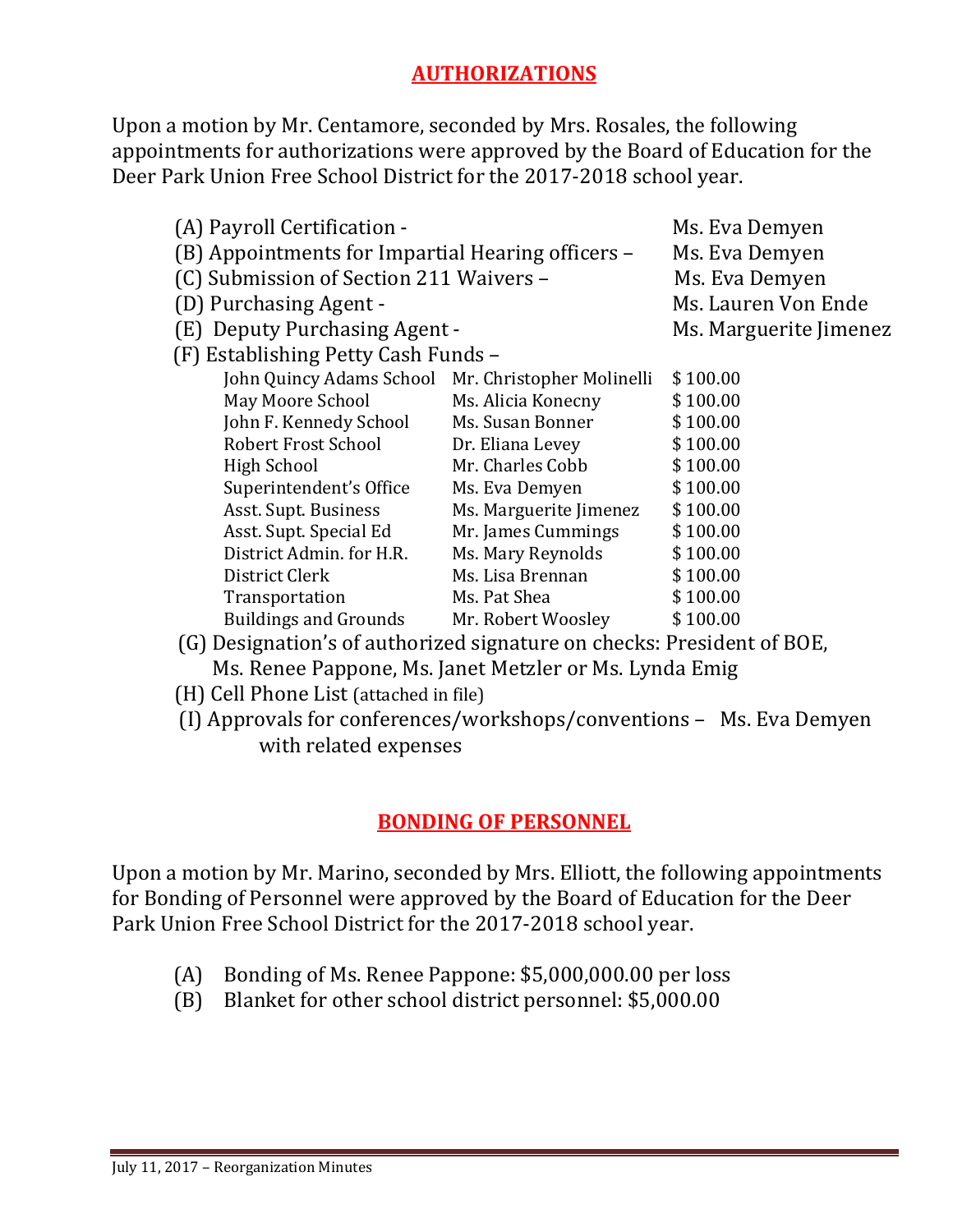**ESTABLISH** Upon a motion by Ms. Gulli Grunseich, seconded by Mr. **MILEAGE** Rooney, the Board of Education approved the following **REIMBURSE-** as mileage reimbursement for the Deer Park Union Free School District for the 2017-2018 school year.

#### **Currently, 53.5/mile; Rate is determined by Board of Education**

| <b>BOARD OF</b>     | Upon a motion by Mr. Rooney, seconded by Mr.           |
|---------------------|--------------------------------------------------------|
| <b>EDUCATION</b>    | Centamore, the Board of Education unanimously approved |
| <b>COMMITTEES/</b>  | the following committees and chairperson(s) for        |
| <b>CHAIRPERSONS</b> | the 2017-2018 school year.                             |
|                     |                                                        |

| Technology –        | Mr. John Gouskos                                            |
|---------------------|-------------------------------------------------------------|
|                     | Facilities & Grounds - Mr. Robert Marino & Mr. Al Centamore |
| Special Education – | Mr. Keith Rooney & Mrs. Donna Marie Elliott                 |
| Wellness $-$        | Mrs. Donna Marie Elliott                                    |
| $ENL -$             | Ms. Donna Gulli Grunseich & Mrs. Kristine Rosales           |
|                     |                                                             |

**APPOINTMENT** Upon a motion by Mrs. Elliott, seconded by Mr. Marino,<br> **OF AUDIT** the Board of Education unanimously approved the follo **OF AUDIT** the Board of Education unanimously approved the following<br> **COMMITTEE** members to the Audit Committee for the 2017-2018 **COMMITTEE** members to the Audit Committee for the 2017-2018<br>**MEMBERS** school year. school year.

> Mr. John Gouskos Ms. Donna Gulli Grunseich Mrs. Kristine Rosales

**APPOINTMENT OF** Upon a motion by Ms. Gulli Grunsiech, seconded by Mr. **DISTRICTWIDE** Rooney, the Board of Education unanimously approved the **SCHOOL SAFETY** following members to the School Safety Plan Committee **SCHOOL SAFETY** following members to the School Safety Plan Committee<br>**PLAN COMMITTEE** for the 2017-2018 school vear. for the 2017-2018 school year.

- Ms. Marguerite Jimenez District Office
- Mr. John Heeg Robert Frost
- Mr. Steve Hampson Safety Officer
- Mr. Robert Woolsey Supervisor B&G
- Ms. Kathy Ugalde Robert Frost
- Ms. Donna Marie Elliott Board of Education
- Mr. Dave Deprima High School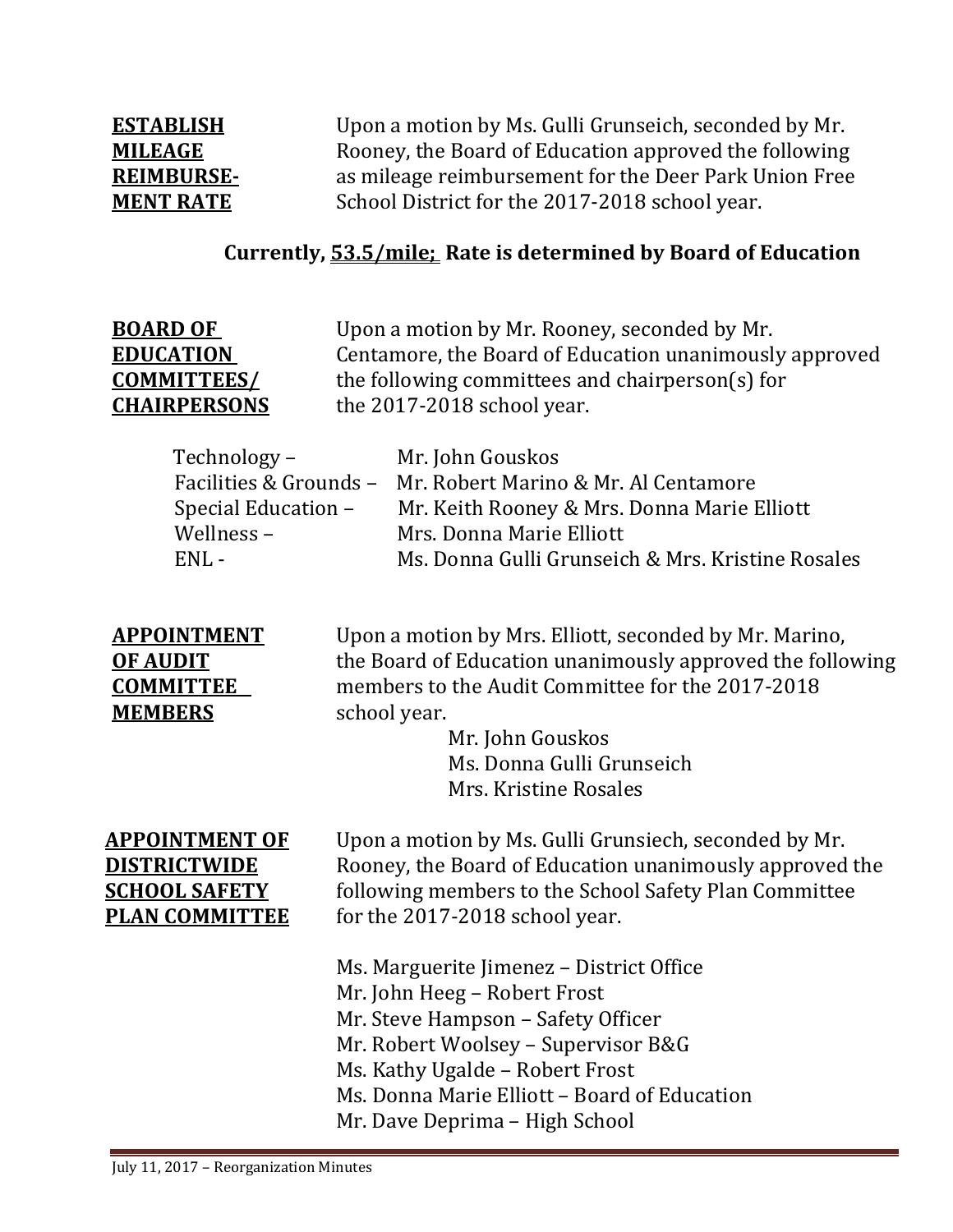# **(DACS)**

**APPOINTMENT** Upon a motion by Mrs. Elliott, seconded by Ms. Gulli **OF DIGNITY ACT** Grunseich, the Board of Education unanimously appointed **COORDINATORS** the following staff as DACS: the following staff as DACS:

> James Cummings – District Dignity Act Coordinator Craig Evans & Barbara Charity – Figh School<br>Philip Paniccia & Kescha Correa - Fight School Robert Frost Philip Paniccia & Kescha Correa - <br>
> Shaun Mcleod & Carol Miller-Douglas – [ohn F. Kennedy Shaun Mcleod & Carol Miller-Douglas -<br>TBD & Francine Fair -John Quincy Adams<br>May Moore Alicia Konecny & Andrea Nelson Williams -

# **EMPLOYERS**

**DISCLOSURE** Upon a motion by Mr. Rooney, seconded by Mrs.<br> **OF BOARD OF** Rosales, the Board of Education approved the fol **OF BOARD OF** Rosales, the Board of Education approved the following<br>**EDUCATION** disclosure of Board of Education employers. disclosure of Board of Education employers.

| Mr. Al Centamore -          | Jomark   |
|-----------------------------|----------|
| Mrs. Donna Marie Elliott -  | Safety 8 |
| Mr. John Gouskos –          | JP Morg  |
| Ms. Donna Gulli Grunseich - | Retired  |
| Mr. Robert Marino -         | Verizon  |
| Mr. Keith Rooney -          | Nationa  |
| Mrs. Kristine Rosales -     | Queens   |
|                             |          |

Jomark Construction & Timberpoint Homes Safety & Environmental Solutions, Inc. JP Morgan/Chase<br>Retired National Grid Queens College – City University of NY & Data, LLC

#### **NEW BUSINESS:**

**COMMITTEE ON SPECIAL EDUCATION, SUBCOMMITTEE ON SPECIAL EDUCATION AND SPECIAL EDUCATION MEMBER RECOMMENDATIONS**

**COMMITTEE ON** *Upon a motion by Mrs. Elliott, seconded by Mr. Rooney, the Board* **PRESCHOOL** *of Education unanimously approved the following Resolution:*

**Committee on Special Education 2017/2018**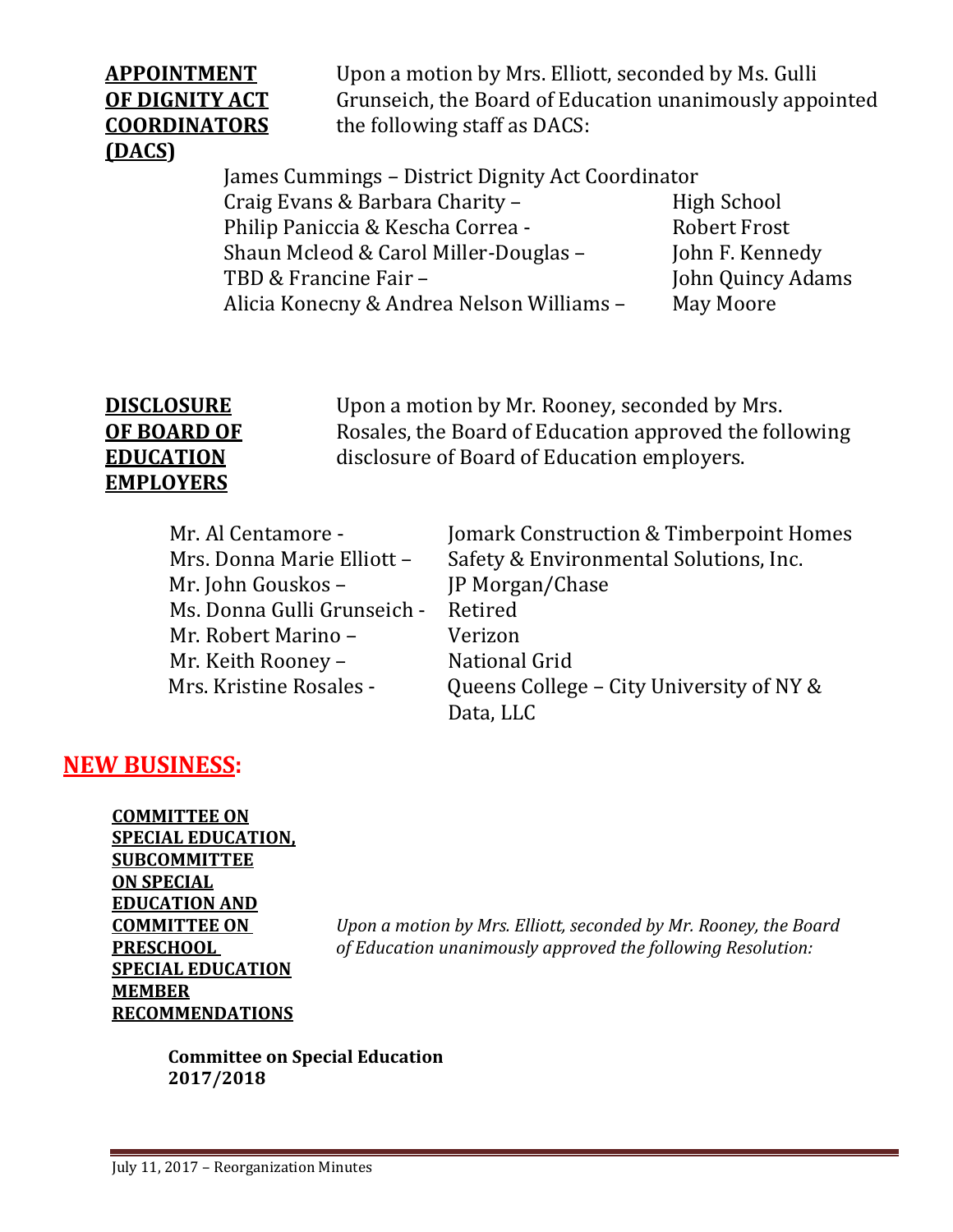WHEREAS, the Deer Park Board of Education realizes its responsibility to provide instruction for children with disabilities in accordance with School District Policy #5230 and the Regulations of the Commissioner, Part 200 and

WHEREAS, the Committee on Special Education has the responsibility of making its recommendations available to the Board of Education regarding the identification and program placement to its children with disabilities residents age 5-21.

Now, Therefore, Be It

RESOLVED, that the members of the Committee on Special Education for the 2017/2018 school year include the following personnel and residents.

| Chairperson:                                                        |                                                                                                                                                                                                                                                       |
|---------------------------------------------------------------------|-------------------------------------------------------------------------------------------------------------------------------------------------------------------------------------------------------------------------------------------------------|
| <b>Chairpersons and School Psychologist:</b><br>Member (Rotational) | Mr. James Cummings<br>Mr. David Renahan<br>Ms. Theresa Ceruti<br>Dr. David Kessler<br>Dr. Michelle Cangelosi<br>Dr. Iris Marchon<br>Ms. Kara Micucci<br>Ms. Susan Pawluk<br>Mr. Scott Agnew<br>Ms. Amanda Luciano<br>Ms. Mary Reynolds                |
| School District Physician:                                          | Dr. Anthony Donatelli                                                                                                                                                                                                                                 |
| <b>Building Administrators:</b>                                     | Mr. Christopher Molinelli<br>Mr. Gary Ramonetti<br>Mr. Charles Cobb<br>Ms. Eliana Levey<br>Ms. Susan Bonner<br>Mr. Shaun McLeod<br>Ms. Alicia Konecny<br>Mr. Craig Evans<br><b>TBD</b><br>Ms. Kelly Benson<br>Mr. Philip Paniccia<br>Mr. Sean O'Brien |
| <b>School Social Workers:</b>                                       | Ms. Barbara Charity<br>Ms. Kescha Correa<br>Ms. Carol-Miller Douglas<br>Ms. Francine Fair<br>Ms. Chenoa Mattila<br>Ms. Andrea Nelson Williams                                                                                                         |

Committee on Special Education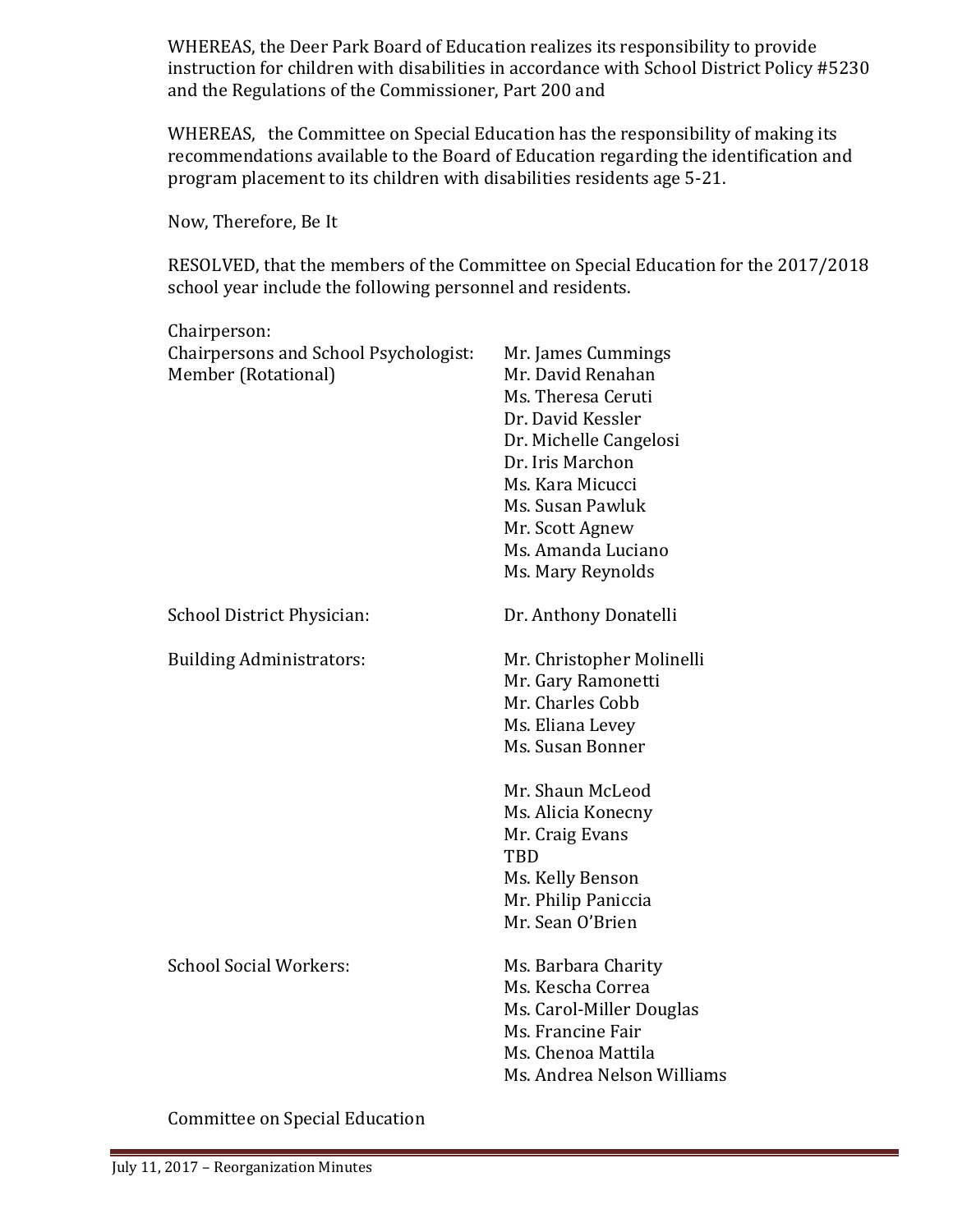2017/2018

Parent Members and Surrogates

#### Upon Request

The Committee will also include the following representatives of the student and of the School **District** 

- A Special Education Teacher
- A Regular Education Teacher
- The parent/s or legal guardian/s
- Any related services providers
- The student (when appropriate)

Subcommittee on Special Education 2017/2018

WHEREAS, the Deer Park Board of Education realizes its responsibility to provide instruction for the children with disabilities in accordance with School District Policy #5230 and the regulations of the Commissioner, Part 200, and

WHEREAS, the Committee on Special Education has the responsibility of making its recommendations available to the Board of Education regarding the identification and program placement of its children with disabilities residents age 5-21.

Now, Therefore, Be It

RESOLVED, that the members of the Committee on Special Education Subcommittee shall include:

Subcommittee Chairpersons/School Psychologists:

Mr. David Renahan Ms. Theresa Ceruti Dr. David Kessler Dr. Michelle Cangelosi Dr. Iris Marchon Ms. Kara Micucci Ms. Susan Pawluk Mr. Scott Agnew Ms. Amanda Luciano Ms. Mary Reynolds

School District Physician: Dr. Anthony Donatelli

Building Administrators: Mr. Christopher Molinelli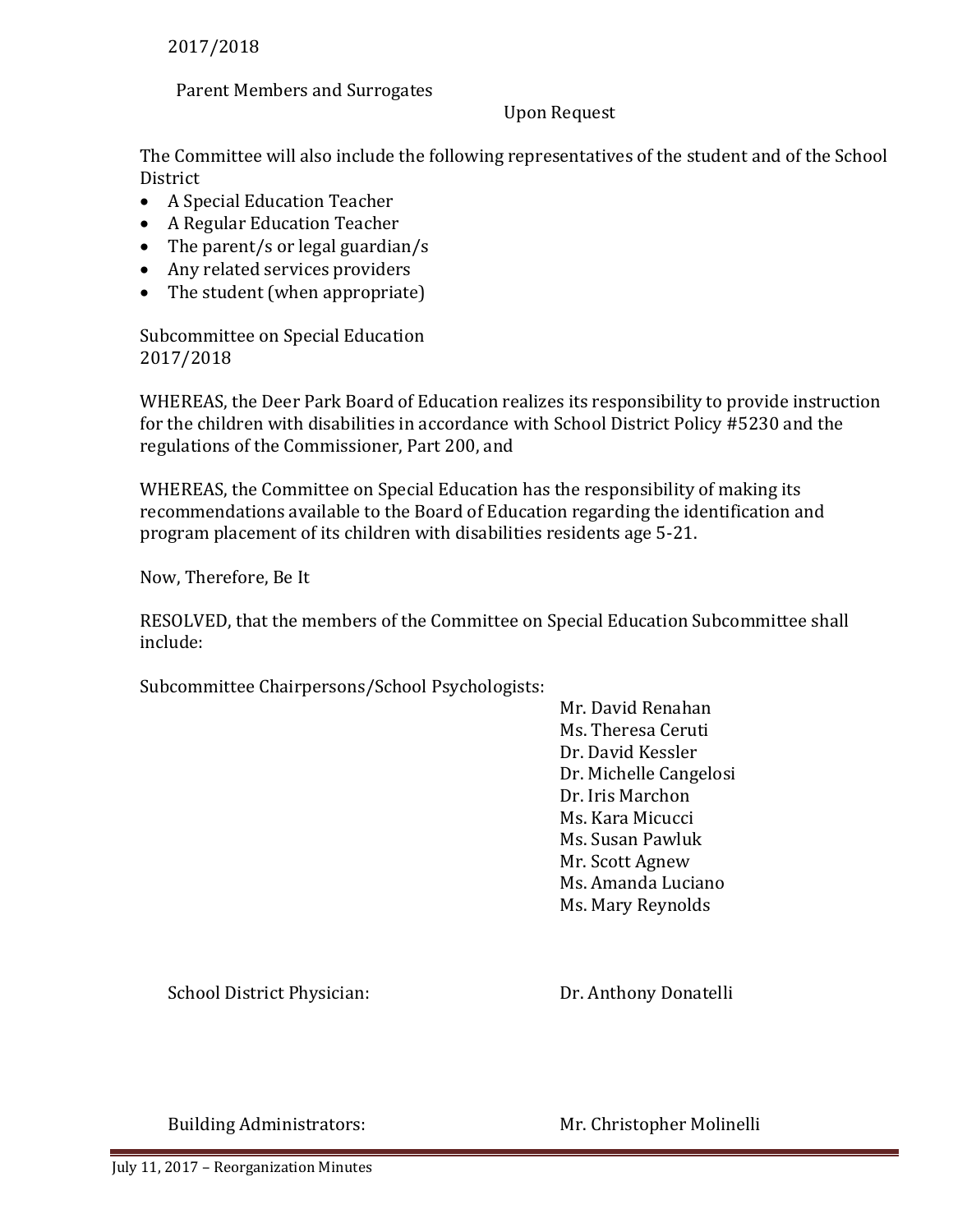Mr. Gary Ramonetti Ms. Eliana Levey Mr. Charles Cobb Ms. Susan Bonner Mr. Shaun McLeod TBD Ms. Alicia Konecny Ms. Kelly Benson Mr. Craig Evans Mr. Sean O'Brien Mr. Philip Paniccia

Social Workers: Ms. Barbara Charity Ms. Kescha Correa Ms. Carol Miller-Douglas Ms. Francine Fair Ms. Chenoa Mattila Ms. Andrea Nelson Williams

Subcommittee on Special Education 2017/2018 Parent Members **If the Upon request** 

The Committee will also include the following representatives of the student and of the School **District** 

- A Special Education Teacher
- A Regular Education Teacher
- The parent/s or legal guardian/s
- Any related services providers
- The student (when appropriate)

Committee on Preschool Special Education 2017/2018

WHEREAS, the Deer Park Board of Education realized its responsibility to provide a Committee on Preschool Special Education for its preschool children with disabilities in accordance with Chapter 243 and the amended Regulations of the Commissioner, Part 200, and

WHEREAS, the Committee on Preschool Special Education has the responsibility of making its recommendations available to the Board of Education regarding the identification and program placement of preschool children with disabilities residents Age 3 and 4.

Now, Therefore, Be it

RESOLVED, that the members of the Committee on Preschool Special Education for the 2017/2018 school year include the following personnel and residents:

District Administration<br>
Chairperson: School Psychologist Mr. Scott Agnew Chairperson: School Psychologist

July 11, 2017 – Reorganization Minutes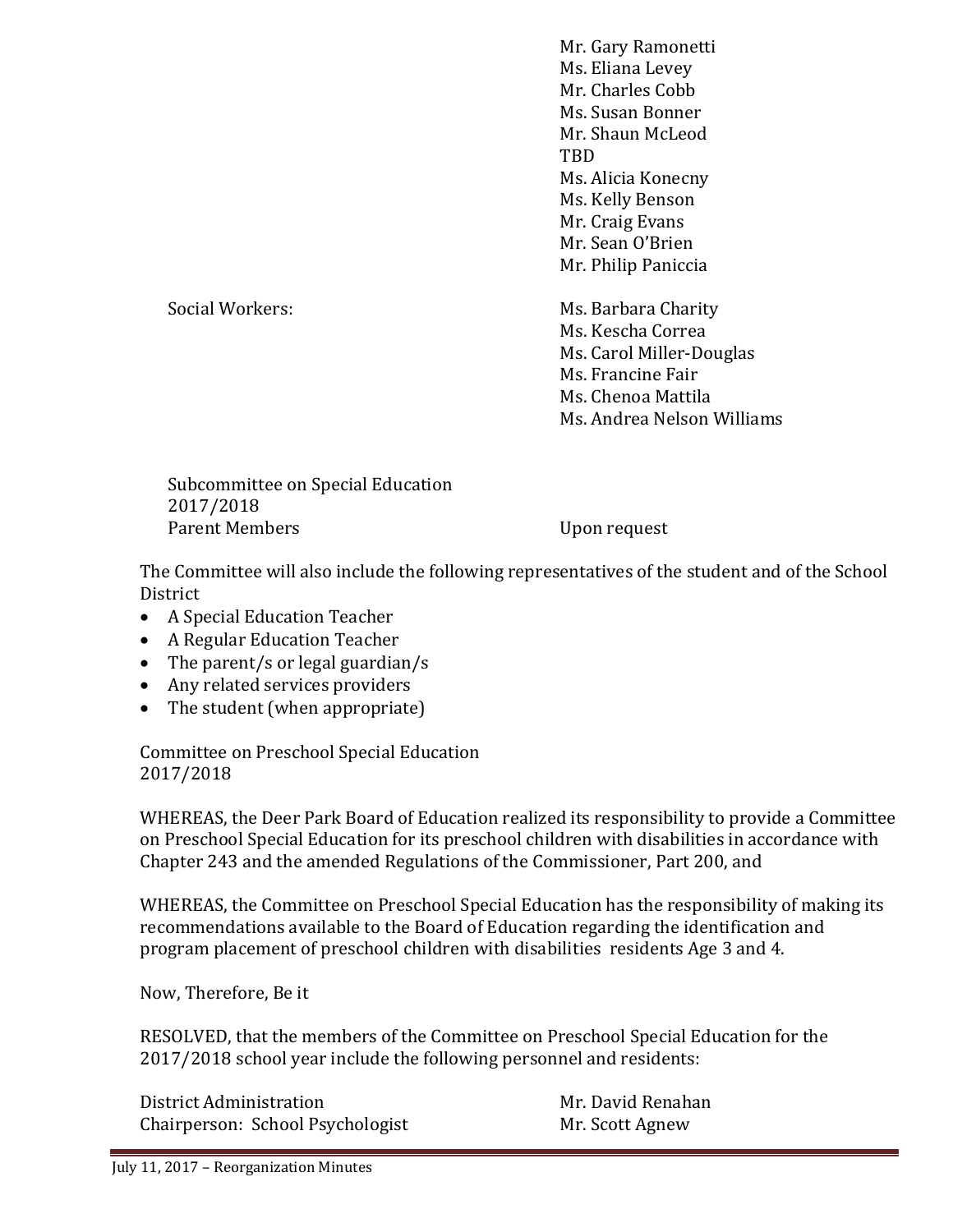Ms. Sue Pawluk Ms. Theresa Ceruti Ms. Amanda Luciano

Parent Members and Surrogates

#### Upon Request

The CPSE Committee will also include the following:

- Regular Education Teacher or Related Services Provider (of the student)
- Representative from local education agency
- The Parent/s or legal guardian/s of the child
- If appropriate, a representative from the Department of Mental Health (not required for a quorum)
- Representative from Early Intervention (if appropriate)
- Individual who can interpret evaluation results (may be selected from individuals listed above

## **2017-2018 PLAN**

**PROFESSIONAL** *Upon a motion by Mr. Marino, seconded by Mr. Centamore, the Board* **DEVELOPMENT** *of Education unanimously approved the following Resolution:*

> **RESOLVED,** that the Board of Education of the Deer Park Union Free School District approve the planning and implementing of the Deer Park Professional Development Program as an ongoing endeavor shared by the Deer Park Teachers' Association, its' constituants, administration, higher education representatives and parents, and

**FURTHER RESOLVED**, that the Superintendent of Schools shall sign the Statement of Assurances for this plan to become effective immediately.

| 2017-2018<br><u>DISTRICT WIDE</u><br>SCHOOL<br><b>SAFETY PLANS</b><br><b>&amp; BUILDING</b><br><b>LEVEL EMERGENCY</b> | Upon a motion by Mr. Rooney, seconded by Mr. Centamore, the Board<br>of Education unanimously approved the following Resolution:                                                                                                                                                                                                   |
|-----------------------------------------------------------------------------------------------------------------------|------------------------------------------------------------------------------------------------------------------------------------------------------------------------------------------------------------------------------------------------------------------------------------------------------------------------------------|
| <b>RESPONSE PLANS</b>                                                                                                 | <b>RESOLVED</b> , that the Board of Education approve the planning and<br>implementing of the districtwide safety plans and building level emergency<br>response plans.                                                                                                                                                            |
| CODE OF<br><b>CONDUCT</b>                                                                                             | Upon a motion by Ms. Gulli Grunseich, seconded by Mr. Centamore, the<br>Board of Education unanimously approved the following Resolution:<br><b>RESOLVED</b> , that the Board of Education approve the Code of Conduct as<br>accepted and adopted by the Board of Education and placed in the Board of<br>Education policy manual. |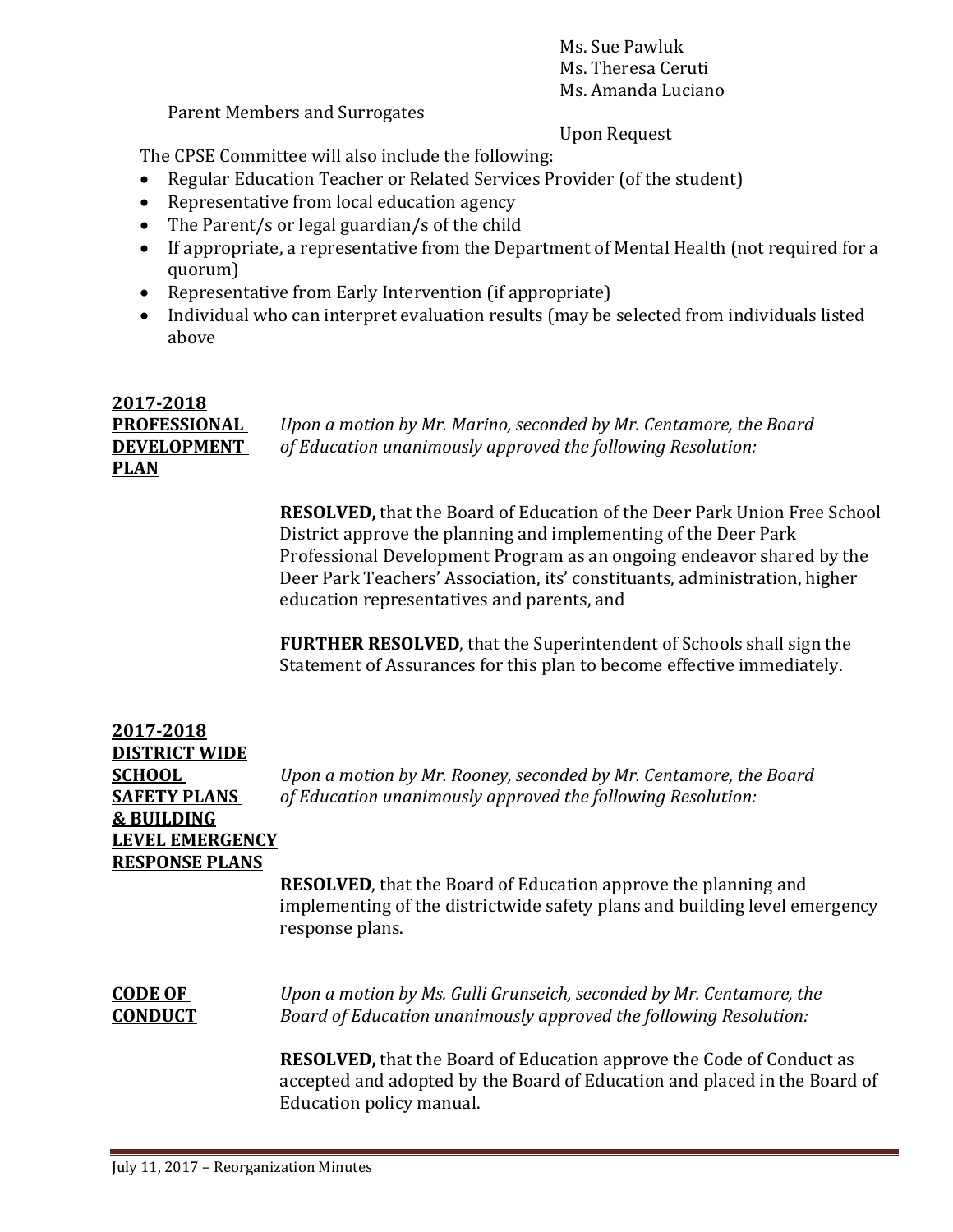| <b>JOINT</b>           |                                                                   |
|------------------------|-------------------------------------------------------------------|
| <b>MUNICIPAL</b>       |                                                                   |
| <b>COOPERATIVE</b>     |                                                                   |
| <b>BIDDING PROGRAM</b> |                                                                   |
| <b>FOR GENERAL</b>     | Upon a motion by Mr. Marino, seconded by Mr. Rooney, the Board of |
| <b>SERVICES</b>        | Education unanimously approved the following Resolution:          |
| <b>AND SUPPLIES</b>    |                                                                   |
| $(2017 - 2018)$        |                                                                   |

WHEREAS, various educational and municipal corporations located within the State of New York desire to bid jointly for generally needed services and standardized supply and equipment items; and

WHEREAS, the DEER PARK UNION FREE SCHOOL DISTRICT, an educational/municipal corporation (hereinafter the "Participant") is desirous of selectively participating with other educational and/or municipal corporations in the State of New York in joint bidding in the areas mentioned above pursuant to General Municipal Law § 119-o and Education Law Section 1950; and

WHEREAS, the Participant is a municipality within the meaning of General Municipal Law  $\S$  119-n and is eligible to participate in the Board of Cooperative Educational Services, First Supervisory District of Suffolk County (hereinafter Eastern Suffolk BOCES) Joint Municipal Cooperative Bidding Program (hereinafter the "Program") in the areas mentioned above; and

WHEREAS, the Participant acknowledges receipt of the Program description inclusive of Eastern Suffolk BOCES' standard bid packet and the general conditions relating to said Program; and

WHEREAS, with respect to all activities conducted by the Program, the Participant wishes to delegate to Eastern Suffolk BOCES the responsibility for drafting of bid specifications, advertising for bids, accepting and opening bids, tabulating bids, awarding the bids, and reporting the results to the Participant.

BE IT RESOLVED that the Participant hereby appoints Eastern Suffolk BOCES to represent it and to act as the lead agent in all matters related to the Program as described above; and

BE IT FURTHER RESOLVED that the Participant hereby authorizes Eastern Suffolk BOCES to place all legal advertisements for any required cooperative bidding in Newsday, which is designated as the official newspaper for the Program; and

BE IT FURTHER RESOLVED that a Participant Meeting shall be held annually consisting of a representative from each Program Participant. Notice of the meeting shall be given to each representative at least five (5) days prior to such meeting; and

BE IT FURTHER RESOLVED that an Advisory Committee will be formed consisting of five to ten representatives of Program Participants for a term of three (3) years as authorized by General Municipal Law §119-o.2.j.

BE IT FURTHER RESOLVED that this Agreement with the Participant shall be for a term of one (1) year as authorized by General Municipal Law §119-o.2.j.

BE IT FURTHER RESOLVED that the Participant agrees to pay Eastern Suffolk BOCES an annual fee as determined annually by Eastern Suffolk BOCES to act as the lead agent for the Program.

#### **FIRST** *Upon a motion by Mrs. Elliott, seconded by Mrs. Rosales, the Board of*  **READING** *Education unanimously approved the following Resolution:*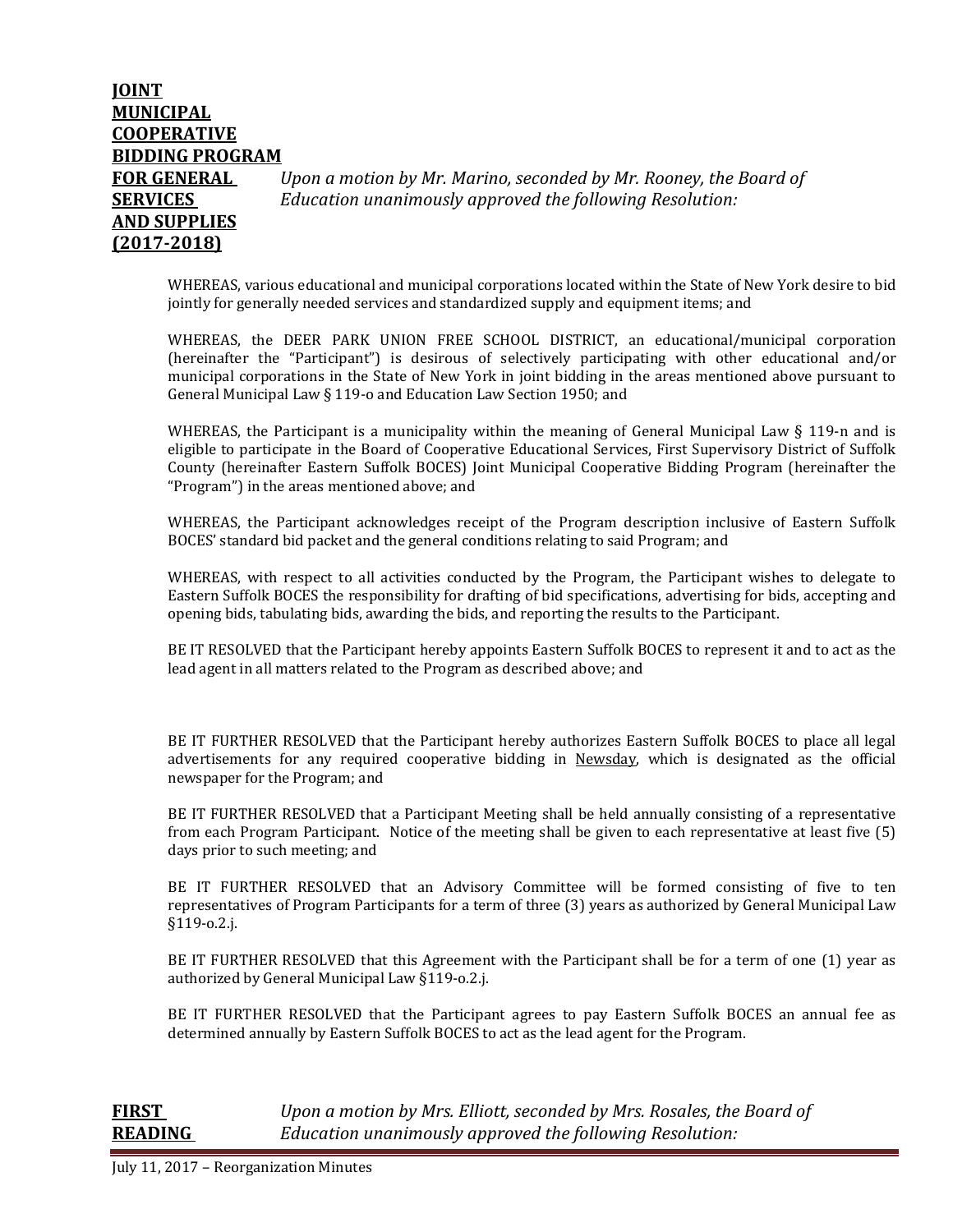#### **OF POLICIES**

**RESOLVED**, that the Board of Education approve revisions to the below listed policies:

- #0115 Student Harassment & Bullying Prevention & Intervention
- #4321.14 Special Education Personnel<br>• #5100 Student Attendance
- #5100 Student Attendance
- #6240 Investments
- #6700 Purchasing
- #9645 Disclosure of Wrongful Conduct (whistleblower policy)

**AND APPROVAL OF POLICY #5420**

**SECOND** *Upon a motion by Mrs. Elliott, seconded by Mrs. Rosales, the Board of Education unanimously approved the following Resolution:* 

> **RESOLVED**, that the Board of Education approve the following policies as accepted and adopted by the Board of Education and placed in the Board of Education policy manual:

• #5420 – Student Health Services

### **ADOPTION STATEMENTS OF POLICY**

**OF BYLAWS** *Upon a motion by Mr. Marino, seconded by Ms. Gulli Grunseich, the*  **AND** *Board of Education unanimously approved the following Resolution:*

> **RESOLVED**, that the Bylaws and Statements of Policy of the Board of Education, of the Deer Park Union Free School District, Deer Park, NY, as presented, be and hereby adopted and approved, effective July 1, 2017 through June 30, 2018, subject to such amendment as may be ordered by the Board.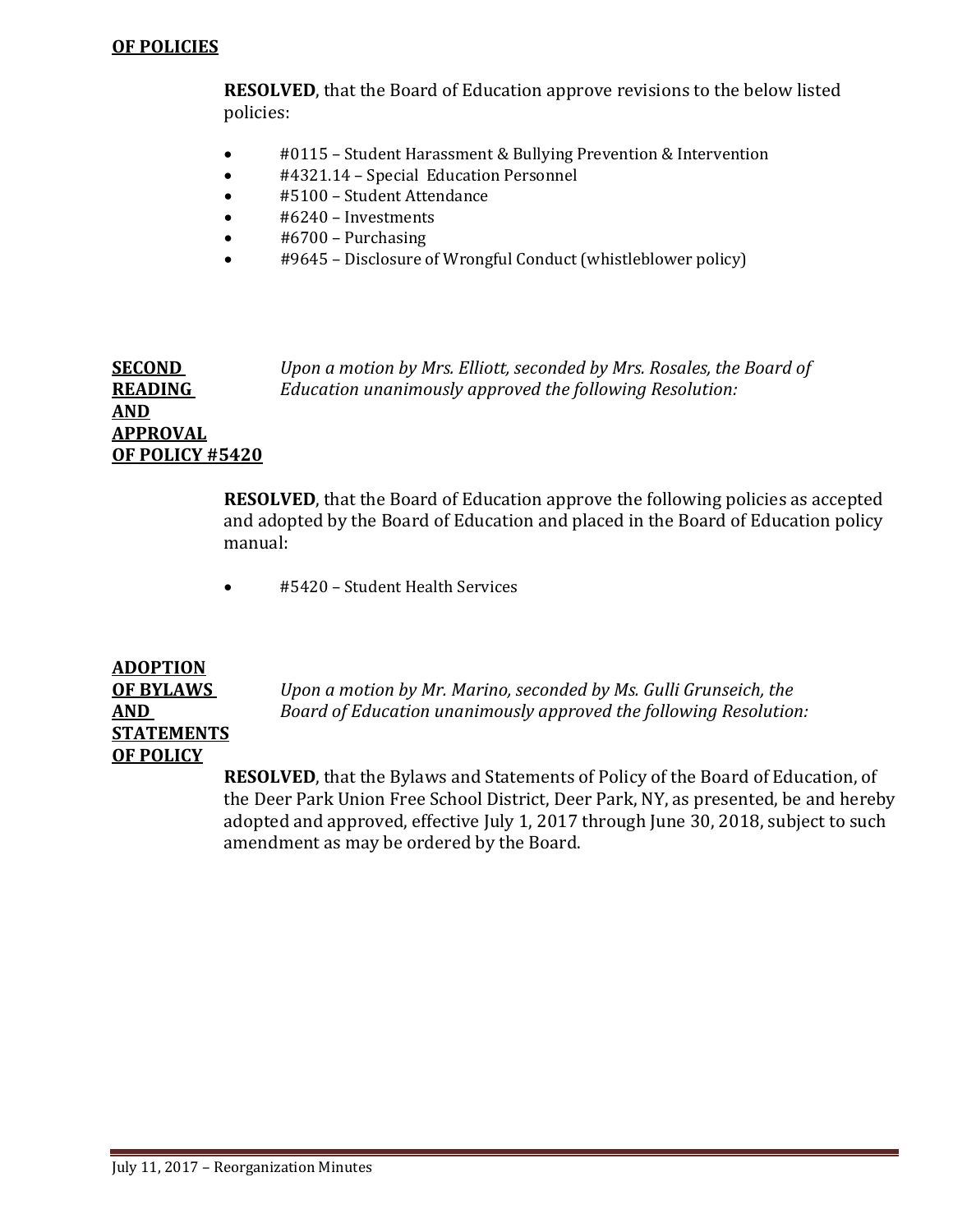## **EMERGENCY LINCOLN SCHOOL**

**BOILER** *Upon a motion by Mr. Marino, seconded by Mr. Centamore, the Board of* **REPLACEMENT** *Education approved the following Resolution*: **MR. ROONEY - ABSTAINED** 

> Whereas, the Deer Park Union Free School District is required to maintain a safe environment for students and staff in the buildings;

Whereas, the boilers at the Abraham Lincoln School have been condemned after an insurance inspection;

Whereas, such conditions represent a material threat to the health and safety of the students and staff of the Deer Park Union Free School District;

Now, therefore, be it Resolved, that in accordance with all applicable laws and regulations, the Board of Education hereby declares these conditions to be an emergency affecting public buildings, public property and the health and safety of students and staff, which requires immediate action to replace and restore the boilers to return them to normal operating condition, and directs the Administration to take immediate action to address these problems.

#### **APPROVAL** *Upon a motion by Mr. Marino, seconded by Ms. Gulli Grunseich,* **OF** *the Board of Education approved the following Schedule D.*  **SCHEDULE**

#### **Bids for Bid # BDP17-020 Contract #1 – Roof Replacement for Robert Frost Middle School were received and opened at 11:30 am on July 6, 2017.**

Bids were advertised in Newsday. Forms and specifications were processed in accordance with Section 103 of the General Municipal Law.

Bids were received from the following vendors:

| \$1,380,000.00 |
|----------------|
| \$963,000.00   |
| \$1,288,000.00 |
|                |

Present at bid opening: Lauren von Ende, Purchasing Agent and Concetta Bertelle, Recorder. Vendors in attendance were the following: Steve Gianniotis, SCC Construction Management; Talha Rehman, A1 Construction Service, Inc.; Diane Mertens, CIS Construction; and Icon Construction.

It is recommended that the bid not be awarded to any of the bidding vendors. We recommend this contract be rebid as part of the Summer 2018 projects.